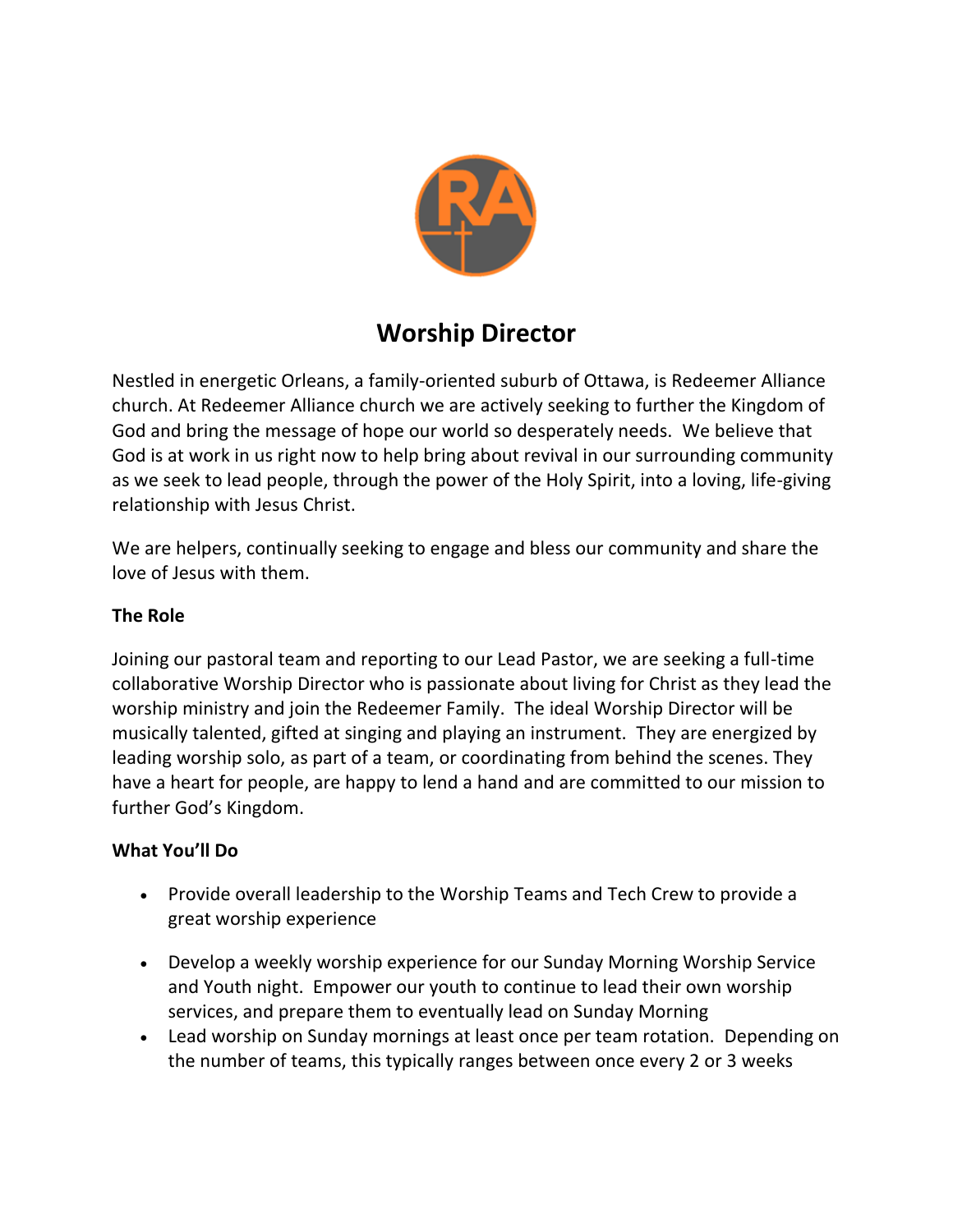- Collaborate with the Lead Pastor, Worship Team Leaders, and other Ministry Leaders
- Oversee assigned budgets. Prepare and maintain an ongoing 5-year equipment purchase, upgrade, and maintenance financial plan
- Organizing & coordinating volunteers and the Lead Pastor for the purposes of the Sunday Morning Worship Service
- Coordinate the resolution of any tech problems that may arise before or during the Sunday Morning Worship Service
- Plan the Order of Service & prepare the logistics for every Sunday Morning Worship Service (This will involve coordinating with the Staff Team, volunteers, video editors, Worship Teams, etc.)
- Teach, train, and develop musicians and vocalists both musically and spiritually in preparation for serving in worship

# **Skills & Experience We Look For**

- We are searching for a candidate who has some degree of education and/or experience. What is critical, however, is that they are aware of the present trend in both worship music and technology and are willing to embrace new and creative ways of creating a meaningful worship experience for the Sunday Morning Worship Service.
- Licensed (or eligible to be licensed) by the Alliance in Canada
- Be knowledgeable, proficient, and keep up to date with ongoing advancements in technology and software that may assist the Worship Ministry
- Working knowledge of modern worship music and practices
- Skilled vocalist with ability to play an instrument concurrently
- Administrative & organizational skills, with the ability to delegate
- Patiently teach and train people of youth age and older in Worship Ministry
- Loves God and exhibits the fruit of the Holy Spirit in their life
- Loves people, is personable, and is able to connect well with people of all ages and backgrounds
- Supports and agrees with the Redeemer Alliance Vision, Mission & Values ("Who We Are")
- Is focused on furthering the Kingdom of God
- Has a positive attitude, is humble and approachable
- Is compassionate, with a Christ-like heart
- Is emotionally and spiritually mature
- Is open to embrace and lead change